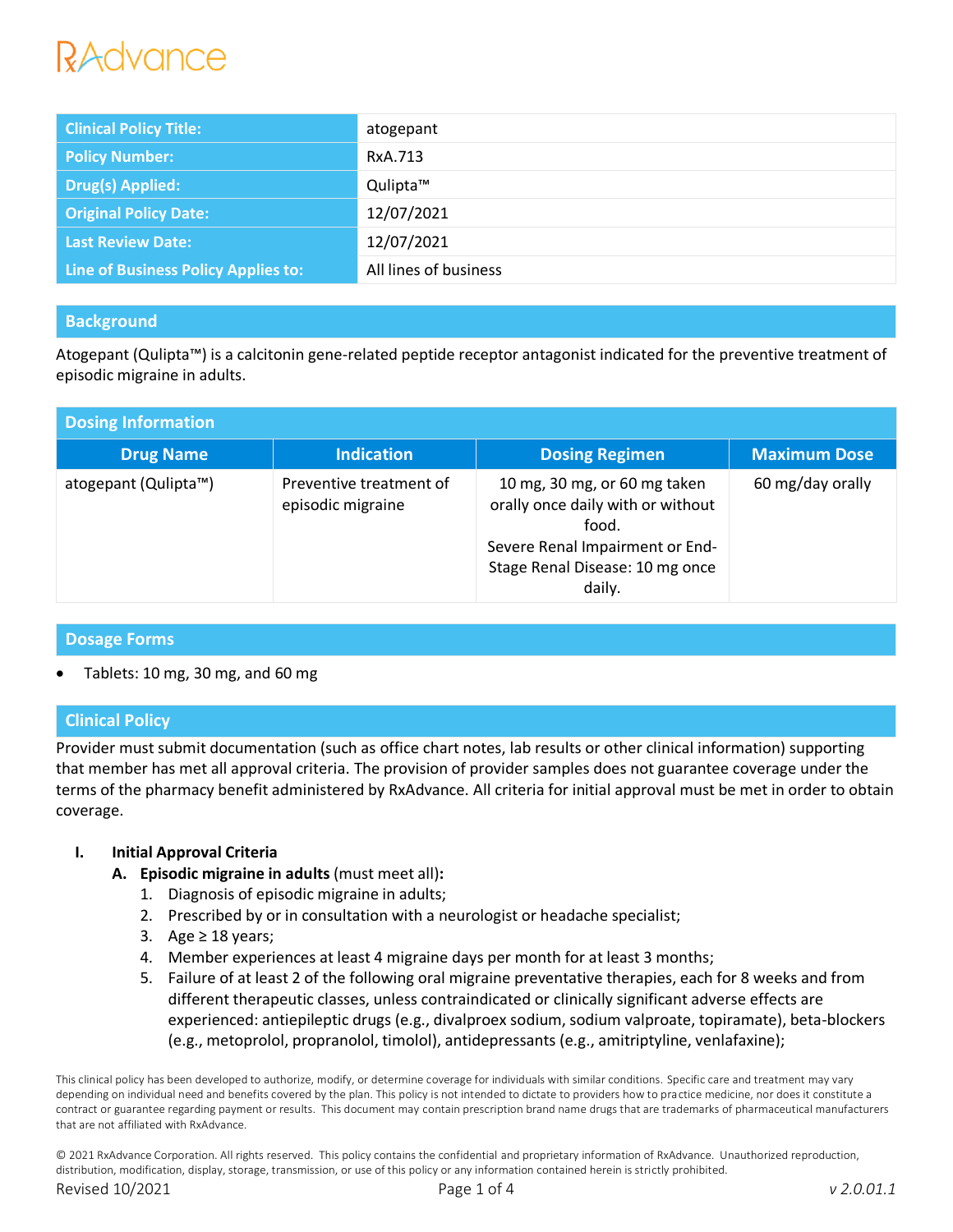

- 6. Failure of a 3-month trial of a preferred injectable CGRP inhibitor prior to Qulipta™ (e.g Aimovig®, Ajovy®; Emgality®;
- 7. Requested dose does not exceed 60 mg orally once daily.

#### **Approval Duration**

**Commercial:** 3 months **Medicaid:** 3 months

#### **II. Continued Therapy Approval**

- **A. Episodic migraine in adults** (must meet all):
	- 1. Member is currently receiving medication that has been authorized by RxAdvance or the member has met initial approval criteria listed in this policy;
	- 2. Member is responding positively to therapy and meets both of the following (a and b):
		- a. Reduction in monthly headache days by at least 2 days;
		- b. Improvement in migraine-related disability;
	- 3. If request is for a dose increase, new dose does not exceed 60 mg orally once daily;

#### **Approval Duration**

**Commercial:** 6 months **Medicaid:** 6 months

#### **III. Appendices**

#### **APPENDIX A: Abbreviation/Acronym Key**

FDA: Food and Drug Administration CGRP: calcitonin gene-related peptide

#### **APPENDIX B: Therapeutic Alternatives**

Below are suggested therapeutic alternatives based on clinical guidance. Please check drug formulary for preferred agents and utilization management requirements.

| <b>Drug Name</b>                     | <b>Dosing Regimen</b>                                                                                                                                                                                     | <b>Dose Limit/ Maximum Dose</b> |  |  |
|--------------------------------------|-----------------------------------------------------------------------------------------------------------------------------------------------------------------------------------------------------------|---------------------------------|--|--|
| <b>Anticonvulsants</b>               |                                                                                                                                                                                                           |                                 |  |  |
| divalproex (Depakote®)               | 250 mg orally twice daily initially. Titrate as<br>needed up to a maximum of 500 mg orally<br>twice daily.                                                                                                | $1,000$ mg/day                  |  |  |
| topiramate (Topamax®)                | 25 mg orally every evening for 1 week, then<br>25 mg orally twice daily for 1 week, then 25<br>mg orally every morning and 50 mg orally<br>every evening for 1 week, and then 50 mg<br>orally twice daily | $100$ mg/day                    |  |  |
| <b>Beta-blockers</b>                 |                                                                                                                                                                                                           |                                 |  |  |
| propranolol                          | Initially, 80 mg/day orally given in divided<br>doses. May gradually increase dosage if<br>needed to 160 to 240 mg/day. Doses of 40<br>to 320 mg/day orally                                               | 240 mg/day                      |  |  |
| metoprolol (Lopressor <sup>®</sup> ) | Initially, 25 mg orally twice daily. Titrate to<br>response; up to 200 mg/day orally in divided<br>doses                                                                                                  | $400 \,\mathrm{mg/day}$         |  |  |

© 2021 RxAdvance Corporation. All rights reserved. This policy contains the confidential and proprietary information of RxAdvance. Unauthorized reproduction, distribution, modification, display, storage, transmission, or use of this policy or any information contained herein is strictly prohibited. Revised 10/2021 Page 2 of 4 *v 2.0.01.1*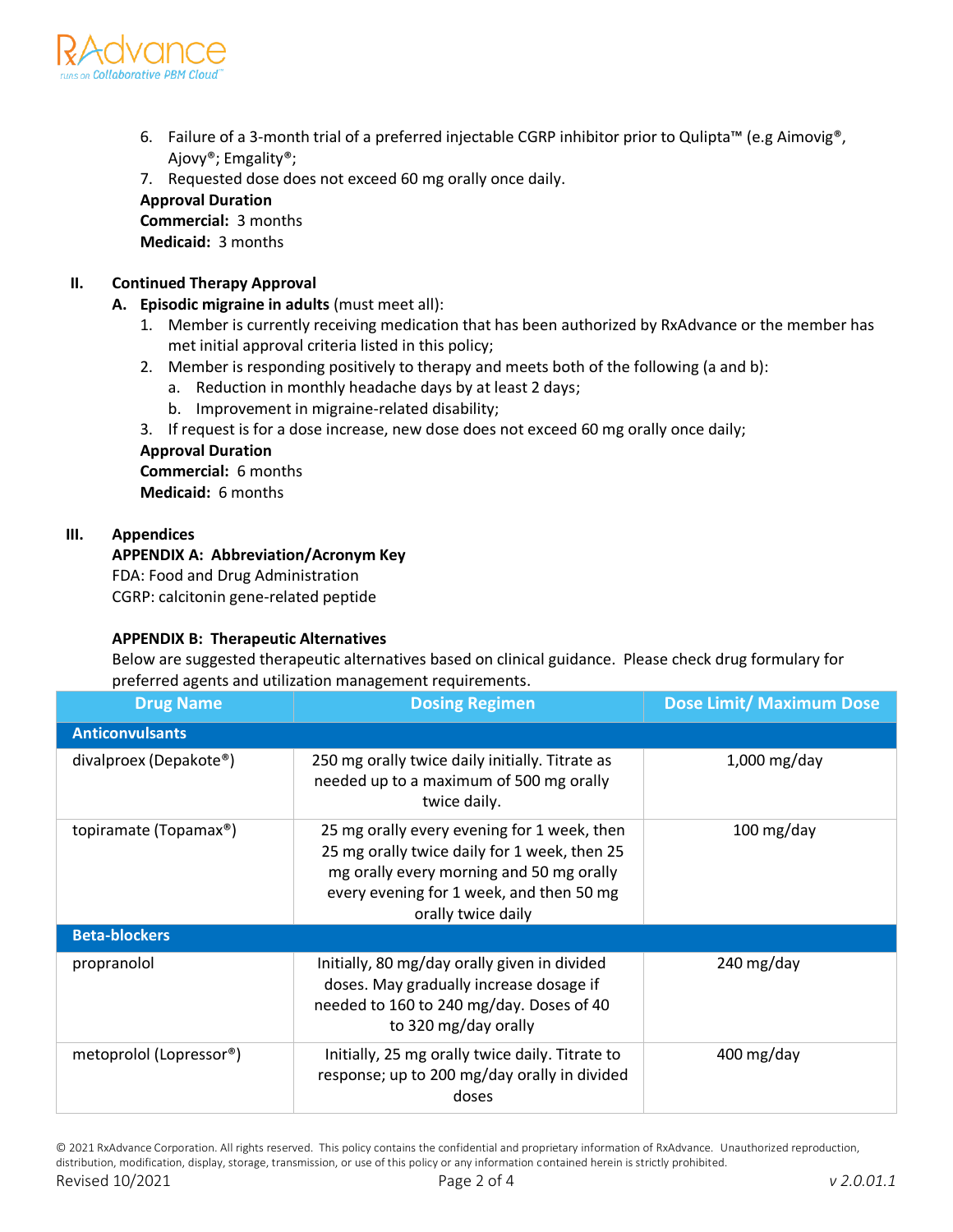

| <b>Drug Name</b>                           | <b>Dosing Regimen</b>                                                                                                                                                                                              | <b>Dose Limit/ Maximum Dose</b>                                                                                            |  |  |
|--------------------------------------------|--------------------------------------------------------------------------------------------------------------------------------------------------------------------------------------------------------------------|----------------------------------------------------------------------------------------------------------------------------|--|--|
| timolol                                    | Initially, 10 mg orally twice daily. May give<br>maintenance dose of 20 mg orally once daily.<br>Dosage range: 10 to 30 mg/day orally.<br>Discontinue treatment after 8 weeks if<br>maximum dosage is ineffective. | 30 mg/day                                                                                                                  |  |  |
| Antidepressants/tricyclic antidepressants* |                                                                                                                                                                                                                    |                                                                                                                            |  |  |
| amitriptyline                              | 25 mg orally once daily at bedtime, initially;<br>titrate as tolerated to efficacy. Usual effective<br>target dose range: 75 to 100 mg orally once<br>daily                                                        | 150 mg/day orally in<br>outpatients; 300 mg/day<br>orally for hospitalized<br>patients.                                    |  |  |
| venlafaxine                                | 37.5 mg orally once daily for 3 days, then 75<br>mg orally once daily for 3 days, followed by<br>150 mg orally once daily                                                                                          | 225 mg/day orally is<br>maximum recommended<br>for outpatients; up to 375<br>mg/day orally for<br>hospitalized inpatients. |  |  |
| <b>CGRP Inhibitors</b>                     |                                                                                                                                                                                                                    |                                                                                                                            |  |  |
| Aimovig <sup>®</sup>                       | 70 mg subcutaneously once monthly<br>Some patients may benefit from a dosage of<br>140 mg injected subcutaneously once monthly                                                                                     | 140 mg/month                                                                                                               |  |  |
| Ajovy®                                     | 225 mg subcutaneously once monthly or 675<br>675 mg every 3 months<br>mg subcutaneously every three months                                                                                                         |                                                                                                                            |  |  |

Therapeutic alternatives are listed as generic (Brand name®) when the drug is available by both generic and brand, Brand name® when the drug is available by brand only and generic name when the drug is available by generic only.

#### **APPENDIX C: Contraindications/Boxed Warnings**

- Contraindication(s):
	- o None reported
- Boxed Warning(s):
	- o None reported

#### **APPENDIX D: General Information**

Due to a potential for liver injury in patients with severe hepatic impairment, avoid use of Qulipta™ in patients with severe hepatic impairment

#### **References**

- 1. Qulipta™ prescribing information. North Chicago, IL: AbbVie Inc; October 2021. Available at: https://www.rxabbvie.com/pdf/qulipta\_pi.pdf. Accessed October 13, 2021.
- 2. Clinical Pharmacology [database online] powered by Clinical Key. Tampa, FL: Elsevier, 2020. Available at: https://www.clinicalkey.com. Accessed October 13, 2021.